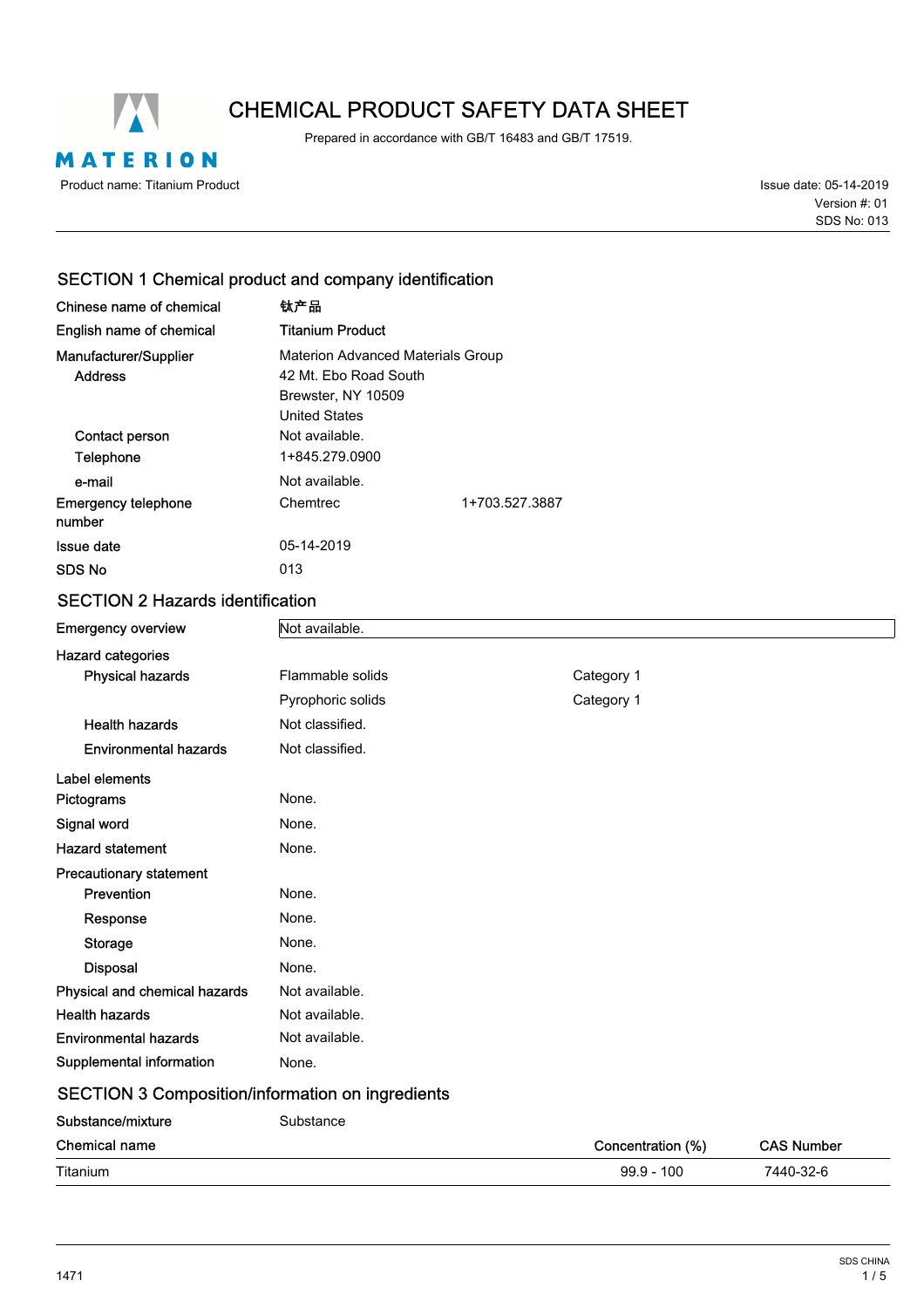# SECTION 4 First aid measures

| Inhalation                                      | Not available. |
|-------------------------------------------------|----------------|
| <b>Skin contact</b>                             | Not available. |
| Eye contact                                     | Not available. |
| Ingestion                                       | Not available. |
| Most important symptoms and<br>health effects   | Not available. |
| Personal protection for first-aid<br>responders | Not available. |

# SECTION 5 Fire-fighting measures

| Extinguishing media              | DRY sand, sodium chloride powder, graphite powder or Met-L-X powder. |
|----------------------------------|----------------------------------------------------------------------|
| Extinguishing media to avoid     | None.                                                                |
| Specific hazards                 | None.                                                                |
| Special fire fighting procedures | Use water spray to cool unopened containers.                         |
| Protection of fire-fighters      | None.                                                                |

# SECTION 6 Accidental release measures

### Personal precautions, protective equipment and emergency procedures

| For non-emergency<br>personnel                             | Keep unnecessary personnel away.                                                               |
|------------------------------------------------------------|------------------------------------------------------------------------------------------------|
| For emergency responders                                   | Not available.                                                                                 |
| <b>Environmental precautions</b>                           | Not available.                                                                                 |
| Clean-up methods and materials<br>and containment measures | Dike far ahead of spill for later disposal. Following product recovery, flush area with water. |
| Prevention of secondary<br>hazards                         | Not available.                                                                                 |

# SECTION 7 Handling and storage

| Handling | Not available.                              |
|----------|---------------------------------------------|
| Storage  | Store in original tightly closed container. |

# SECTION 8 Exposure controls/personal protection

#### Exposure limits

No exposure limits noted for ingredient(s).

| <b>Biological limit values</b> | No biological exposure limits noted for the ingredient(s). |
|--------------------------------|------------------------------------------------------------|
| <b>Monitoring methods</b>      | Follow standard monitoring procedures.                     |
| <b>Engineering measures</b>    | Not available.                                             |
| Personal protective equipment  |                                                            |
| <b>Respiratory protection</b>  | Not available.                                             |
| Hand protection                | Not available.                                             |
| Eye protection                 | Not available.                                             |
| Skin and body protection       | Not available.                                             |
|                                |                                                            |

# SECTION 9 Physical and chemical properties

# Appearance

| <b>Physical state</b>        | Solid.              |
|------------------------------|---------------------|
| Form                         | Solid.              |
| Color                        | Not available.      |
| Odor                         | Not available.      |
| рH                           | Not available.      |
| Melting point/freezing point | 3034.4 °F (1668 °C) |
|                              |                     |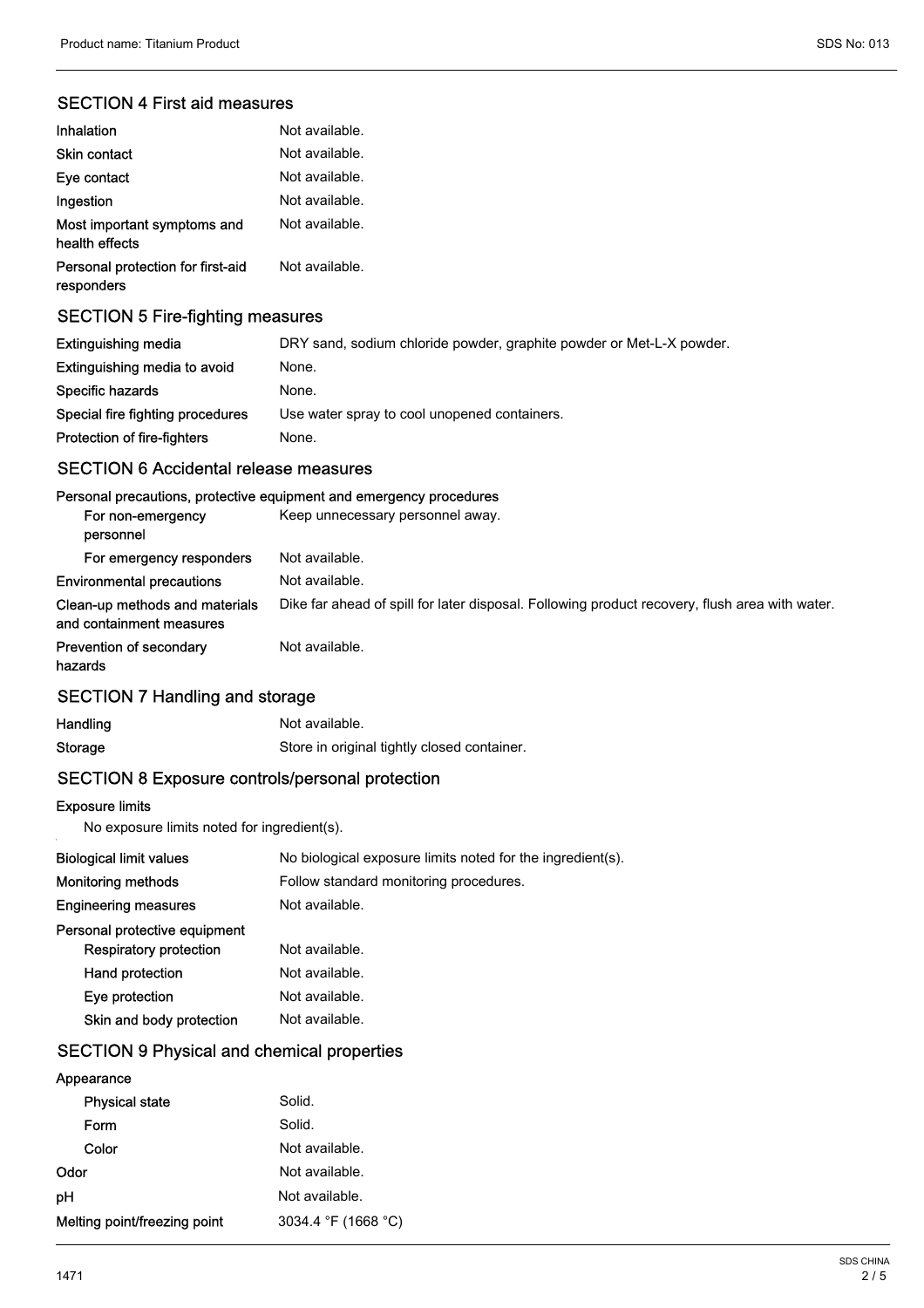| Boiling point, initial boiling point,<br>and boiling range | 5948.6 °F (3287 °C)                  |
|------------------------------------------------------------|--------------------------------------|
| Flash point                                                | Not available.                       |
| Flammability limit - lower (%)                             | Not available.                       |
| Flammability limit - upper (%)                             | Not available.                       |
| Explosive limit - lower (%)                                | Not available.                       |
| Explosive limit - upper (%)                                | Not available.                       |
| Vapor pressure                                             | < 0.0000001 kPa (77 °F (25 °C))      |
| Vapor density                                              | Not available.                       |
| <b>Relative density</b>                                    | Not available.                       |
| Density                                                    | 4.51 g/cm3 estimated at 20 °C        |
| Solubility(ies)                                            |                                      |
| Solubility (water)                                         | Not available.                       |
| <b>Partition coefficient</b><br>(n-octanol/water)          | Not available.                       |
| Auto-ignition temperature                                  | 482 °F (250 °C)<br>2192 °F (1200 °C) |
| Decomposition temperature                                  | Not available.                       |
| Other data                                                 |                                      |
| Molecular formula                                          | Τi                                   |
| Molecular weight                                           | 47.9 g/mol                           |
| Specific gravity                                           | 4.51 at 20 $^{\circ}$ C              |

# SECTION 10 Stability and reactivity

| <b>Stability</b>                      | Not available.                       |
|---------------------------------------|--------------------------------------|
| Possibility of hazardous<br>reactions | Not available.                       |
| Conditions to avoid                   | Contact with incompatible materials. |
| Incompatible materials                | None.                                |
| Hazardous decomposition<br>products   | None.                                |

# SECTION 11 Toxicological information

| Not available.<br><b>Acute toxicity</b>                       |                |  |
|---------------------------------------------------------------|----------------|--|
| Not available.<br>Routes of exposure                          |                |  |
| Not available.<br>Skin corrosion/irritation                   |                |  |
| Serious eye damage/eye<br>irritation                          | Not available. |  |
| Respiratory or skin sensitization                             |                |  |
| Respiratory sensitization                                     | Not available. |  |
| Skin sensitizer                                               | Not available. |  |
| Not available.<br>Germ cell mutagenicity                      |                |  |
| Carcinogenicity                                               | Not available. |  |
| Not available.<br>Toxic to reproduction                       |                |  |
| Specific target organ toxicity<br>following single exposure   | Not available. |  |
| Specific target organ toxicity<br>following repeated exposure | Not available. |  |
| <b>Aspiration hazard</b>                                      | Not available. |  |
| Chronic effects                                               | Not available. |  |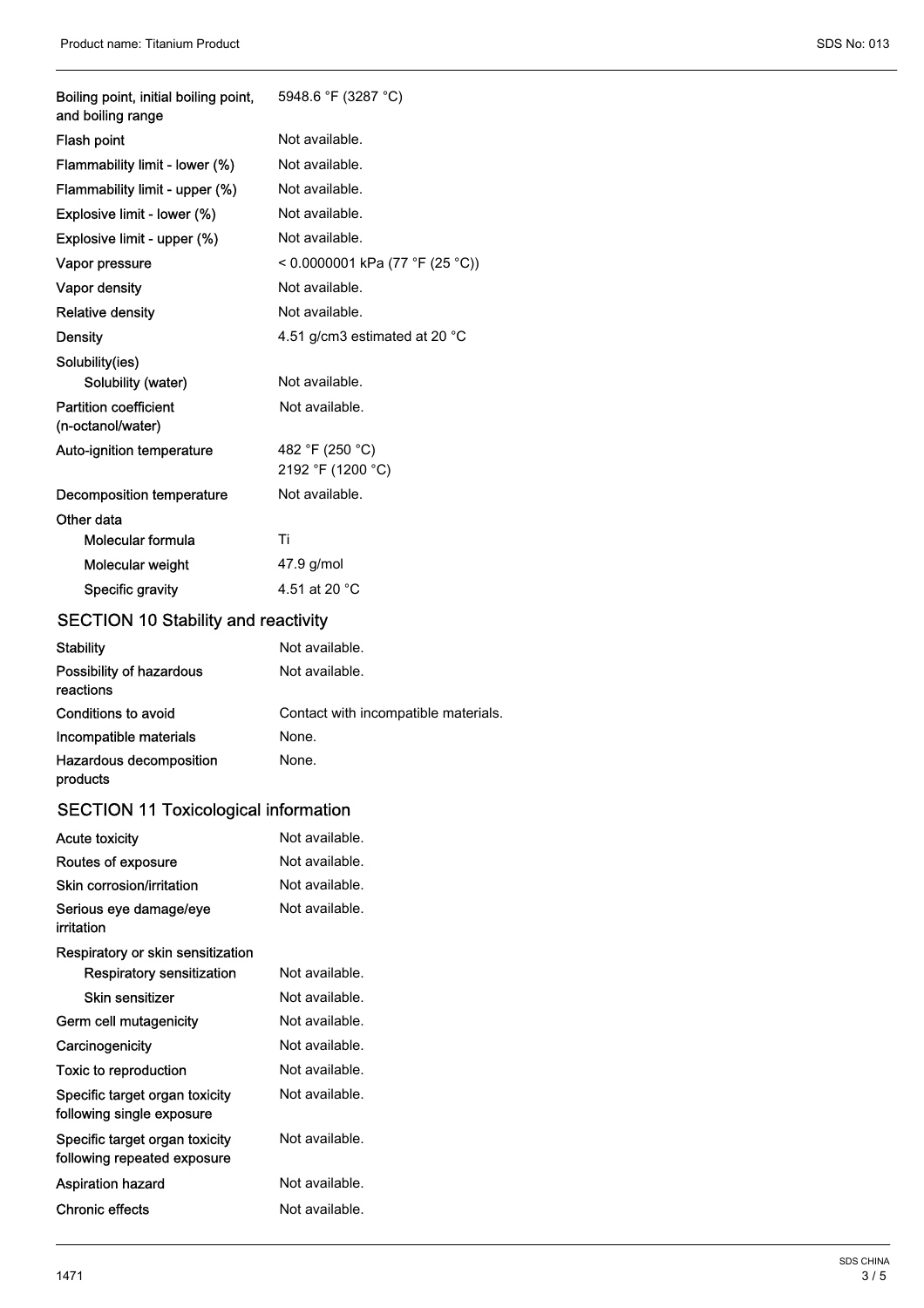# SECTION 12 Ecological information

| Ecotoxicity                   | Not available. |
|-------------------------------|----------------|
| Persistence and degradability | Not available. |
| <b>Bioaccumulation</b>        | Not available. |
| Mobility in soil              | Not available. |
| Other hazardous effects       | Not available. |

# SECTION 13 Disposal considerations

| <b>Residual waste</b>      | Dispose of in accordance with local regulations. Empty containers or liners may retain some<br>product residues. This material and its container must be disposed of in a safe manner (see:<br>Disposal instructions). |
|----------------------------|------------------------------------------------------------------------------------------------------------------------------------------------------------------------------------------------------------------------|
| Contaminated packaging     | Since emptied containers may retain product residue, follow label warnings even after container is<br>emptied. Empty containers should be taken to an approved waste handling site for recycling or<br>disposal.       |
| Local disposal regulations | Collect and reclaim or dispose in sealed containers at licensed waste disposal site.                                                                                                                                   |

# SECTION 14 Transport information

## **CNDG**

| UN number<br>UN proper shipping name | UN1352<br>TITANIUM POWDER, WETTED with not less than 25% water (a visible excess of water must be<br>present) (a) mechanically produced, particle size less than 53 microns; (b) chemically produced<br>particle size less than 840 microns |
|--------------------------------------|---------------------------------------------------------------------------------------------------------------------------------------------------------------------------------------------------------------------------------------------|
| Transport hazard class(es)           |                                                                                                                                                                                                                                             |
| <b>Class</b>                         | 4.1                                                                                                                                                                                                                                         |
| Subsidiary risk                      |                                                                                                                                                                                                                                             |
| Packing group                        | Ш                                                                                                                                                                                                                                           |
| Special precautions for user         | Not available.                                                                                                                                                                                                                              |
| ГΔ                                   |                                                                                                                                                                                                                                             |

#### IATA

Not regulated as dangerous goods.

#### IMDG

Not regulated as dangerous goods.

#### Transport in bulk according to Not available. Annex II of MARPOL 73/78 and

the IBC Code

# CNDG



# SECTION 15 Regulatory information

#### Law of the People's Republic of China on Prevention and Control of Occupational Diseases

Not regulated.

### Regulations on the Control over Safety of Dangerous Chemicals

#### Catalog of Hazardous Chemicals

TITANIUM METAL POWDER [CONTAINING WATER NOT LESS THAN 25%, PARTICLE SIZE IS LESS THAN 53 MICRONS IF PRODUCED BY MECHANICALLY; PARTICLE SIZE IS LESS THAN 840 MICRONS IF PRODUCED BY CHEMICAL METHODS] (CAS 7440-32-6)